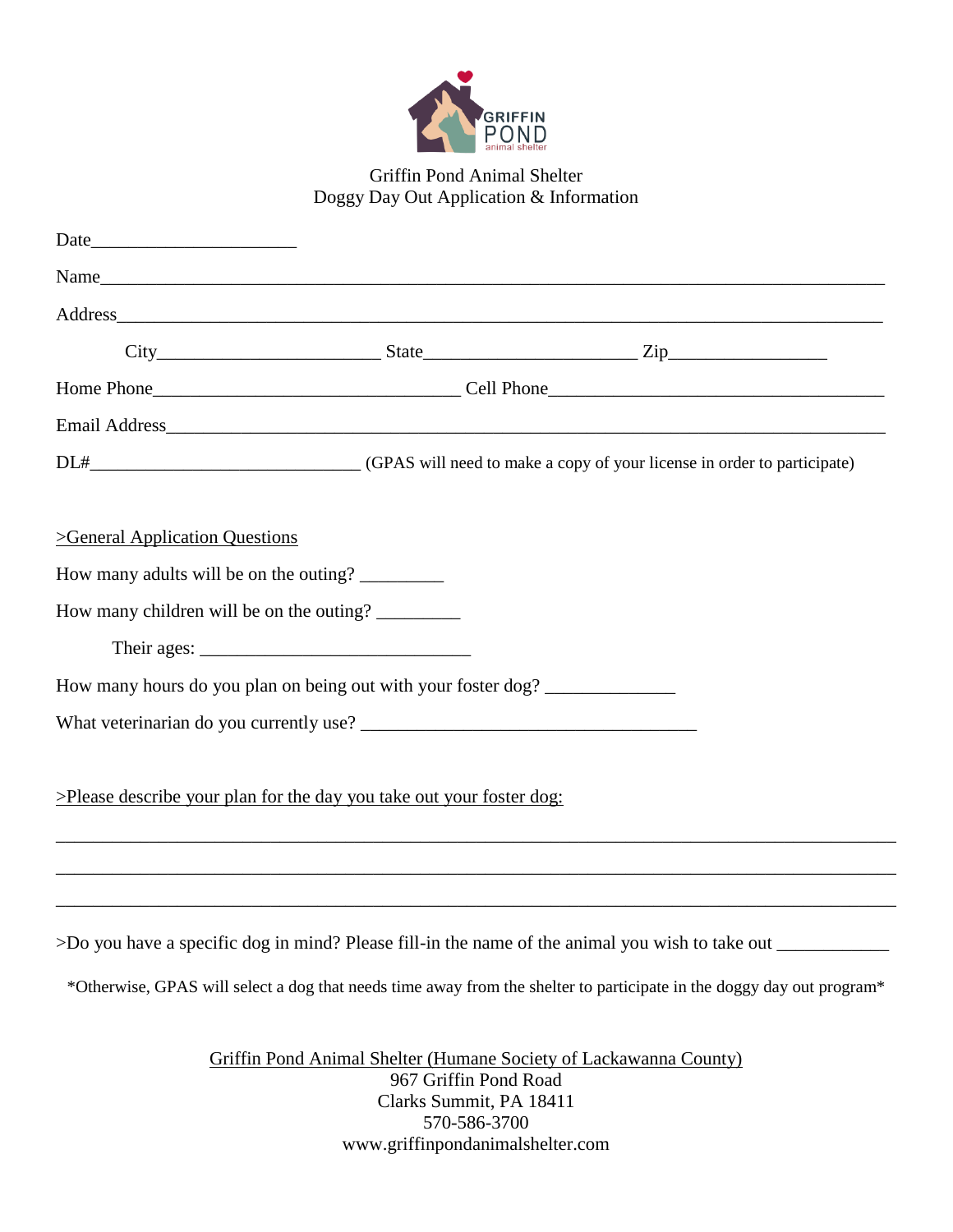

## Griffin Pond Animal Shelter Doggy Day Out Application & Information

### >Doggy Day Out Guidelines:

#### Field trip hours are available between 10:00am and 3:00pm

- Pick up hours:  $10:00$ am  $12:00$ pm
- $\triangleright$  Return by: 3:00pm (no exceptions)

#### Guidelines:

- $\triangleright$  Participant must be at least 21 years old.
- $\triangleright$  Liability waiver must be signed.
- Dogs must be in an enclosed vehicle (no riding in an open convertible or in the open bed of a truck).
- $\triangleright$  Dogs must be on leash at all times.
- $\triangleright$  Dogs are not allowed off-leash or in any dog park.
- $\triangleright$  Dogs are not to "socialize" or "meet" any other dogs during their outing.
- $\triangleright$  No person under the age of 21 may handle the dog.
- $\triangleright$  If your dog gets away from you, please call the shelter IMMEDIATELY (570-586-3700)

I, \_\_\_\_\_\_\_\_\_\_\_\_\_\_\_\_\_\_\_\_\_\_\_\_\_\_\_\_\_\_\_\_\_\_\_\_\_\_\_, have read and agree to all the above guidelines. I understand that failure to follow these guidelines could lead to dismissal from the Doggy Day Out program. I also understand that I assume all responsibility for any injury the dog may suffer due to negligence on my part. I understand that I may post/promote appropriate photos of the animal to my own personal social media by only using the animal name in relation to Griffin Pond Animal Shelter.

| Date                       |  |
|----------------------------|--|
| Participant Name (Printed) |  |
| Participant Signature      |  |

\*If you happen to take photos of the animal during your doggy day outing, please send the photos through our

FB page. We may promote the doggy day out program by using your photos. Thank you! \*

Griffin Pond Animal Shelter (Humane Society of Lackawanna County) 967 Griffin Pond Road Clarks Summit, PA 18411 570-586-3700 www.griffinpondanimalshelter.com